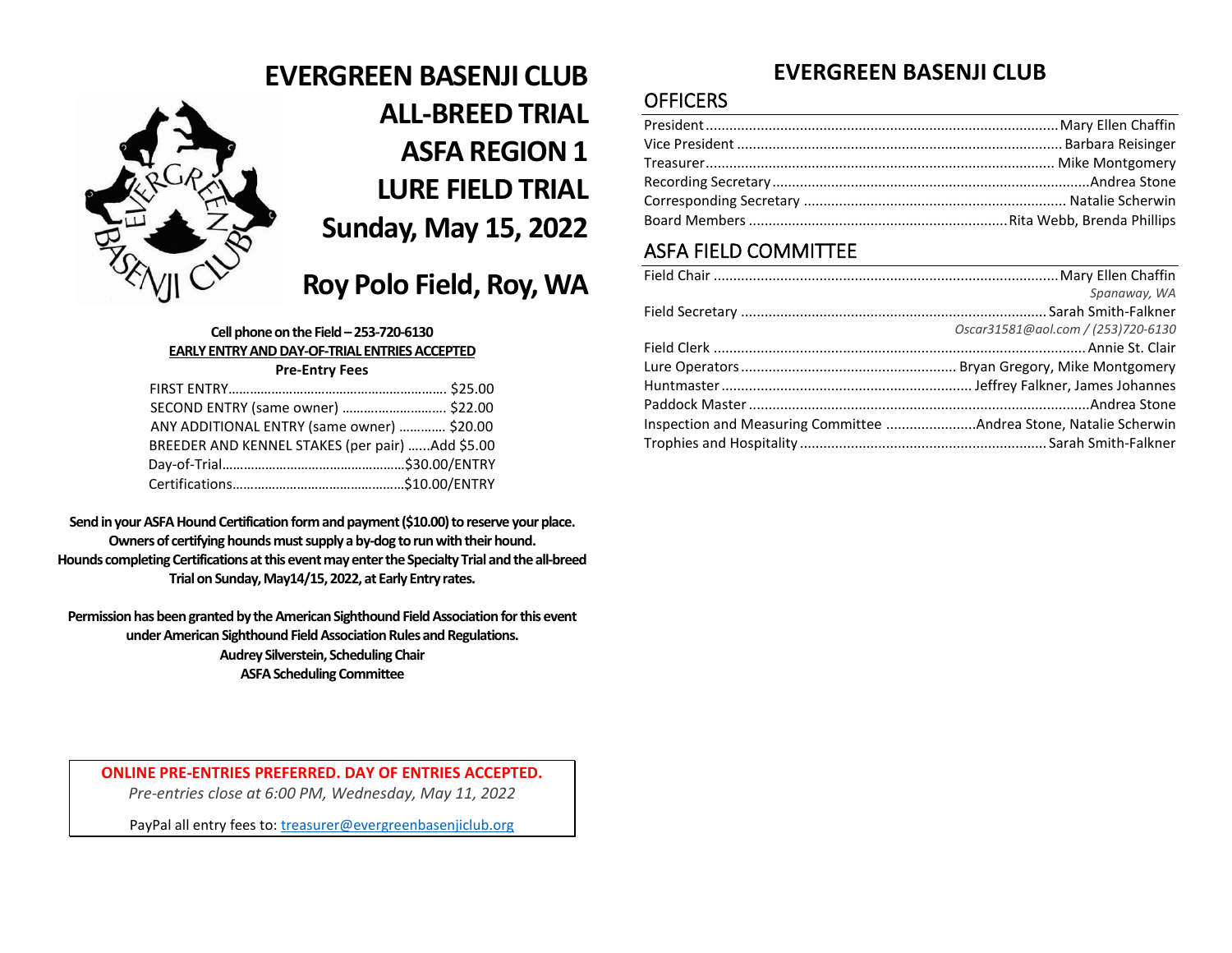# JUDGES AND ASSIGNMENTS

| All breeds |
|------------|

**TRIAL HOURS:** 10:00 AM until completion

**ROLL CALL:** 10:00 AM, TRIALS – 10:30 AM *Hounds will be accepted for early inspection upon arrival, beginning one half hour before roll call.*

# **TRIAL DETAILS**

### RIBBONS & TROPHIES

Evergreen Basenji Club will offer:

RIBBONS: First = Blue, Second = Red, Third = Yellow, Fourth = White, NBQ = Green

BOB = Purple/Gold, H.S. Single- Navy/Gold, BIF = Red, White, and Blue TROPHIES: Best of Breed and Best in Field.

### ELIGIBLE BREEDS & REGISTRY

Only purebred Afghan Hounds, Azawakhs, Basenjis, Borzoi, Cirneco dell'Etna, Greyhounds, Ibizan Hounds, Irish Wolfhounds, Italian Greyhounds, Pharaoh Hounds, Rhodesian Ridgebacks, Salukis, Scottish Deerhounds, Sloughis, Silken Windhounds and Whippets may be entered in the regular stakes.

Provisional breeds may be entered in the Provisional stake or the Singles Stake. Provisional breeds currently include purebred Chart Polski, Galgo Español, Magyar Agar, Peruvian Inca Orchid, Portuguese Podengo (Pequeno), Portuguese Podengo (Medio & Grande), and must be individually registered with the appropriate registry.

All entries shall be individually registered with the AKC (ILP/PAL included), the NGA, the UKC, the FCI, an ASFA-recognized foreign or ASFA Board approved registry, or possess a CRN from the SPDBS. A

photocopy of acceptable registry must be submitted with each hound's first ASFA field trial entry; this requirement is waived for hounds registered with the NGA.

### REGULAR STAKES OFFERED

OPEN STAKE: Any eligible sighthound, excluding ASFA Field Champions of record that has met the certification requirements.

FIELD CHAMPION STAKE: Any ASFA Field Champion

VETERAN STAKE: Any eligible hound whose age is at least six years, except Irish Wolfhounds whose age shall be at least five years, and Afghan Hounds, Rhodesian Ridgebacks, Salukis and Whippets whose age shall be at least seven years. That has obtained an ASFA certification, AKC QC, or other qualifying waivers prior to the closing date. A copy of the certificate MUST be submitted with the entry forms. Points go toward V-FCh or V-LCM titles.

PROVISIONAL STAKE: Any eligible sighthound of a Provisional breed that has met certification requirements. Not eligible to compete in Best of Breed or Best in Field.

SINGLES STAKE: Any eligible sighthound including those disqualified to run in other stakes. Each hound runs alone. Not eligible for Best of Breed or Best in Field. Hounds are eligible to earn TCP and CPX titles from the Singles stake. Provisional breeds are not eligible for these titles.

BEST IN FIELD WILL BE OFFERED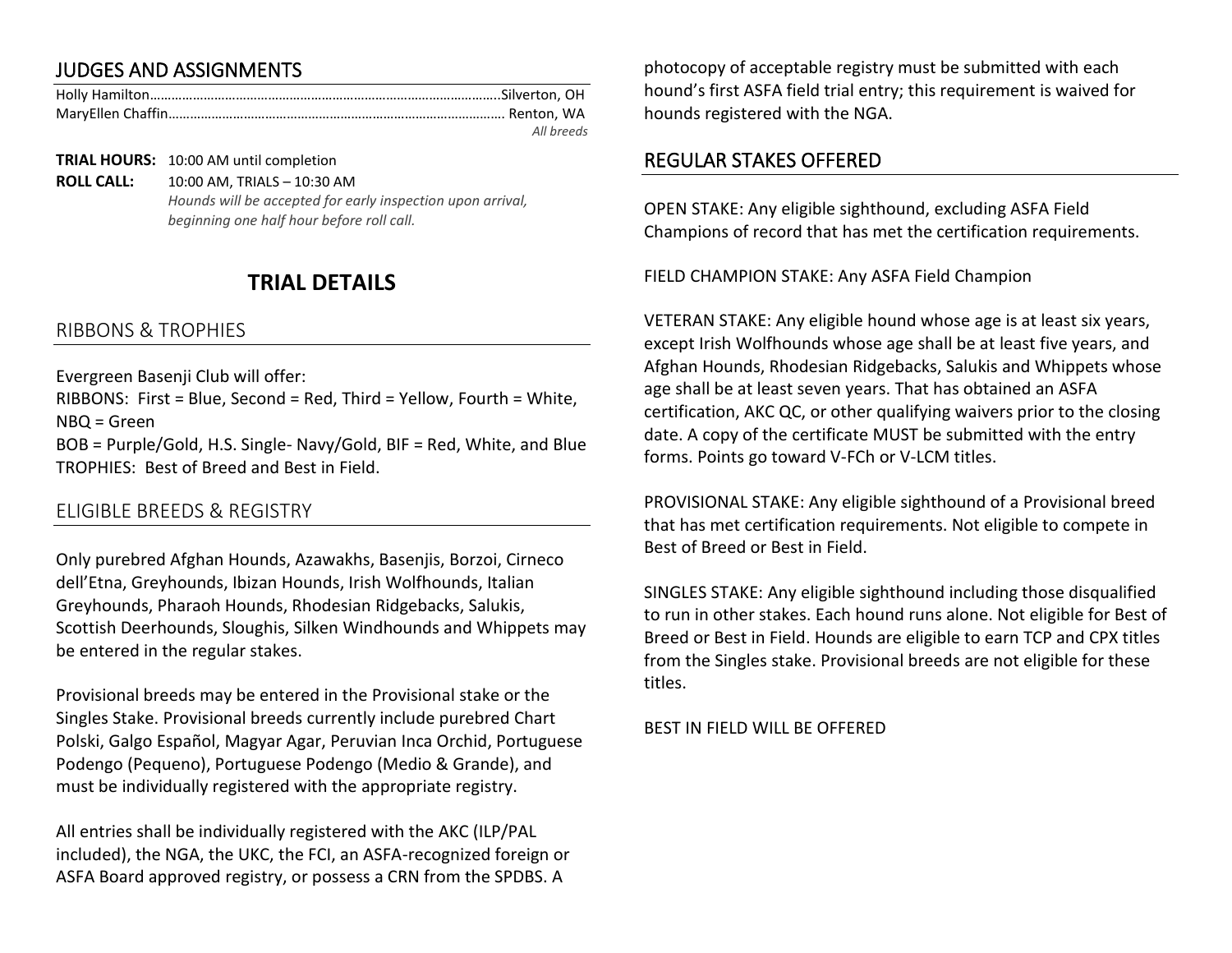### GENERAL

- **1.** All entries must be one year of age or older on the day of the trial. All first-time entries must be accompanied by a signed Hound Certification Form and copy of the AKC Registration Certificate.
- **2.** Stakes shall be split by public random draw if the entry in any one stake is 20 or more.
- **3.** In the Trial, all hounds will run twice, in trios if possible, or braces (except in the Single Stake), unless excused, dismissed, or disqualified.
- **4.** Hounds not present at the time of roll call will be scratched. Each entry will be examined at inspection for breed disqualifications. Bitches in season, hounds with breed disqualifications, and lame hounds will be excused. Entry fees for hounds excused during inspection will be refunded. Spayed or neutered hounds and monorchid or **cryptorchid** hounds without breed disqualifications may be entered. Hounds with breed disqualifications are not eligible to enter except in the Single Stake.
- **5.** Battery powered continuous loop machines will be used. Lure will consist of white plastic bags. The course will be reversed for the finals and run-offs. Backup equipment will be available.
- **6.** The field committee reserves the right to alter the course plan as required by weather and/or field conditions on the day of the trial.
- **7.** THE FIELD COMMITTEE RESERVES THE RIGHT TO BAR KNOWN AGGRESSIVE HOUNDS FROM THE TRIAL SITE.
- **8.** Certifications will be offered before the trial by early entry only.
- **9.** THERE WILL BE A \$5.00 FINE ASSESSED FOR ANY LOOSE HOUND NOT TAKING PART IN THE COURSE IN PROGRESS, OR FOR ANYONE NOT PICKING UP AFTER THEIR OWN DOG(S).
- **10.** PLEASE BRING YOUR OWN SHADE AND WATER.
- **11.** NO ONE, EXCEPT FIELD COMMITTEE, WILL BE ALLOWED ON THE FIELD WITHOUT EXPRESS PERMISSION OF THE FIELD CHAIRMAN.
- 12. Anyone exhibiting unsportsmanlike conduct will be excused from the field for the day.
- **13. No cigarette smoking permitted on this field**

# VETERINARIAN ON CALL

Spanaway Veterinary Clinic, 16920 Pacific Ave., Spanaway, WA 98387, (253) 537- 4356

# ACCOMMODATIONS

Camping on the field is allowed. No hook ups on site. Motel 6, Tacoma: I-5 at Exit #129, 1811 S 76th St., Tacoma, WA 98408, (253) 473-7100 Prairie Motel: 701 Prairie Park Ln., Yelm, WA 98597, (360) 458-8300

# HOW TO ENTER

### **DAY OF TRIAL ENTRIES.**

### **NO LATE, INCOMPLETE, UNSIGNED, UNPAID, OR CONDITIONAL ENTRIES CAN BE ACCEPTED.**

- 1. Complete one entry form per dog. (Entry form is included at the end of this premium.) Be sure to check the appropriate box(es) for the event(s) you wish to enter your dog. You will be expected to have complete information on your dog for each entry. *Incomplete entries WILL NOT BE ACCEPTED.*
- 2. Enter your dog's AKC number (PAL/ILP and Canine Partners numbers). If you do not have a number, please visit the AKC web site.
	- a. Canine Partners number (for mixed-breeds): [https://www.akc.org/canine\\_partners/enroll.cfm](https://www.akc.org/canine_partners/enroll.cfm)
	- b. PAL/ILP number (for purebred dogs): <http://www.akc.org/pdfs/ilpform.pdf>
- 3. **All entry fees must be paid through PayPal** to [treasurer@evergreenbasenjiclub.org.](mailto:treasurer@evergreenbasenjiclub.org)
- 4. **Using email, forward the PayPal receipt & all Entry Forms** for your dogs to Sarah Smith-Falkner at [oscar31581@aol.com.](mailto:oscar31581@aol.com)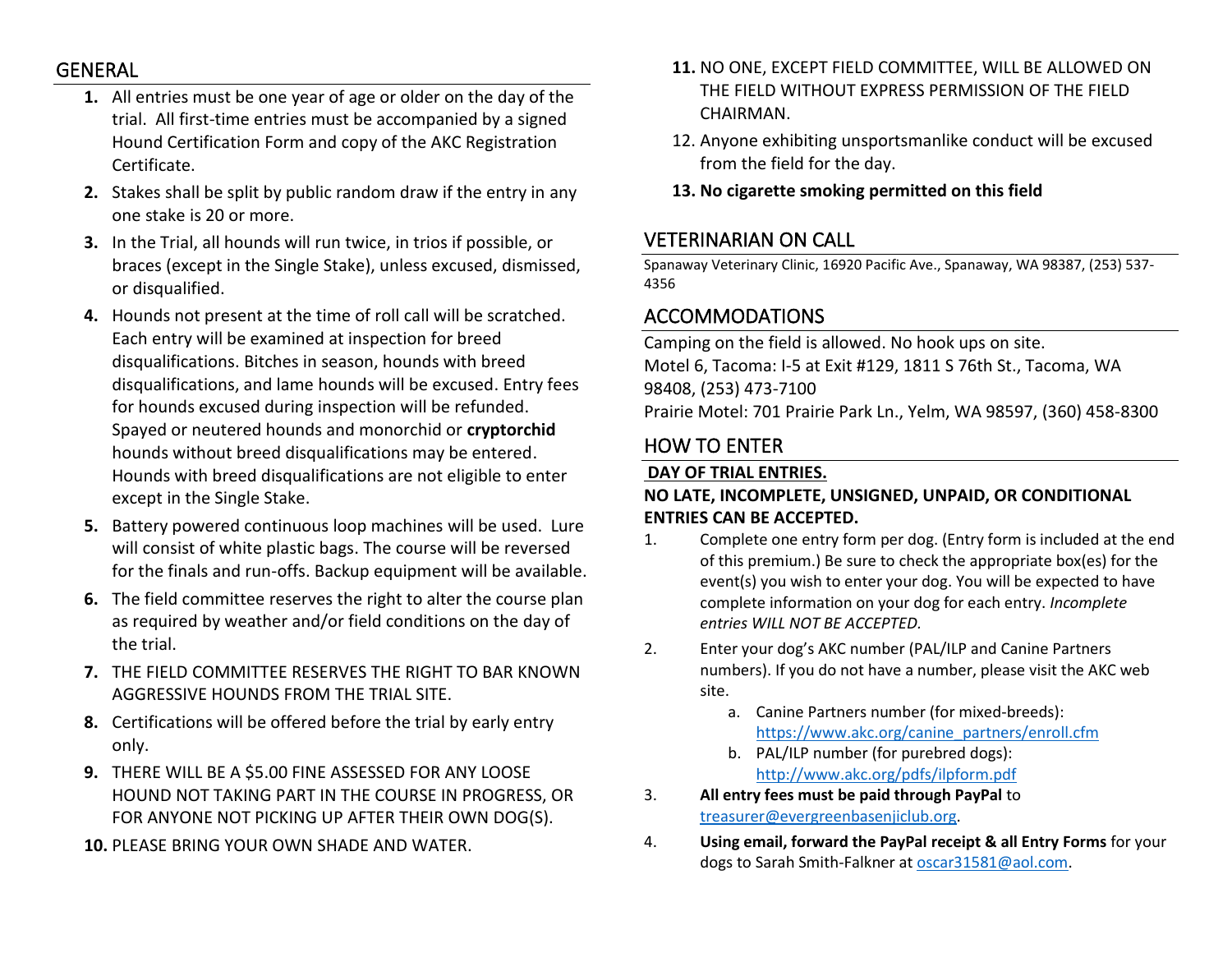# DIRECTIONS TO THE FIELD

### From the North:

- From I-5 take exit #127 and go East on Hwy 512 toward Puyallup
- Take the Pacific Ave. exit (Hwy 7) and turn right / South.
- Go South on Pacific Ave. (aka HWY 7) approx. 5 miles to the Roy "Y" and bear right on WA-507/Spanaway McKenna Hwy. *If you see Walmart on the left, you have gone too far.*
- Go 1.2 miles and turn left onto 8th Ave S. Continue another 5.2 miles through JBLM property.
- Just after crossing 288th St S (flashing yellow light)., turn left into the entrance to the Polo Field on a dirt road marked 29125. Follow dirt road to field.

### From the South:

- Take I-5 exit 88A (Tenino exit) and go East on Old HWY 99 / Tenino Grand Mound Rd SW to Yelm.
- In Yelm, turn right onto E Yelm Ave / WA-507 and follow to McKenna.
- In McKenna, Turn right onto Hwy 702E /352nd St.
- Go 5.3 miles to the flashing yellow light and turn left on 8th Ave S.
- Go approx. 3.5 miles. The Roy Polo Field is down a dirt road in the trees on the right, just before the 288th St. intersection, and marked 29125. Follow dirt road to field.



\* Course reversed for finals

The Evergreen Basenji Club and the Field Committee reserve the right to alter the course as necessary for the conditions of the field on the day of the event.

# COURSE PLANS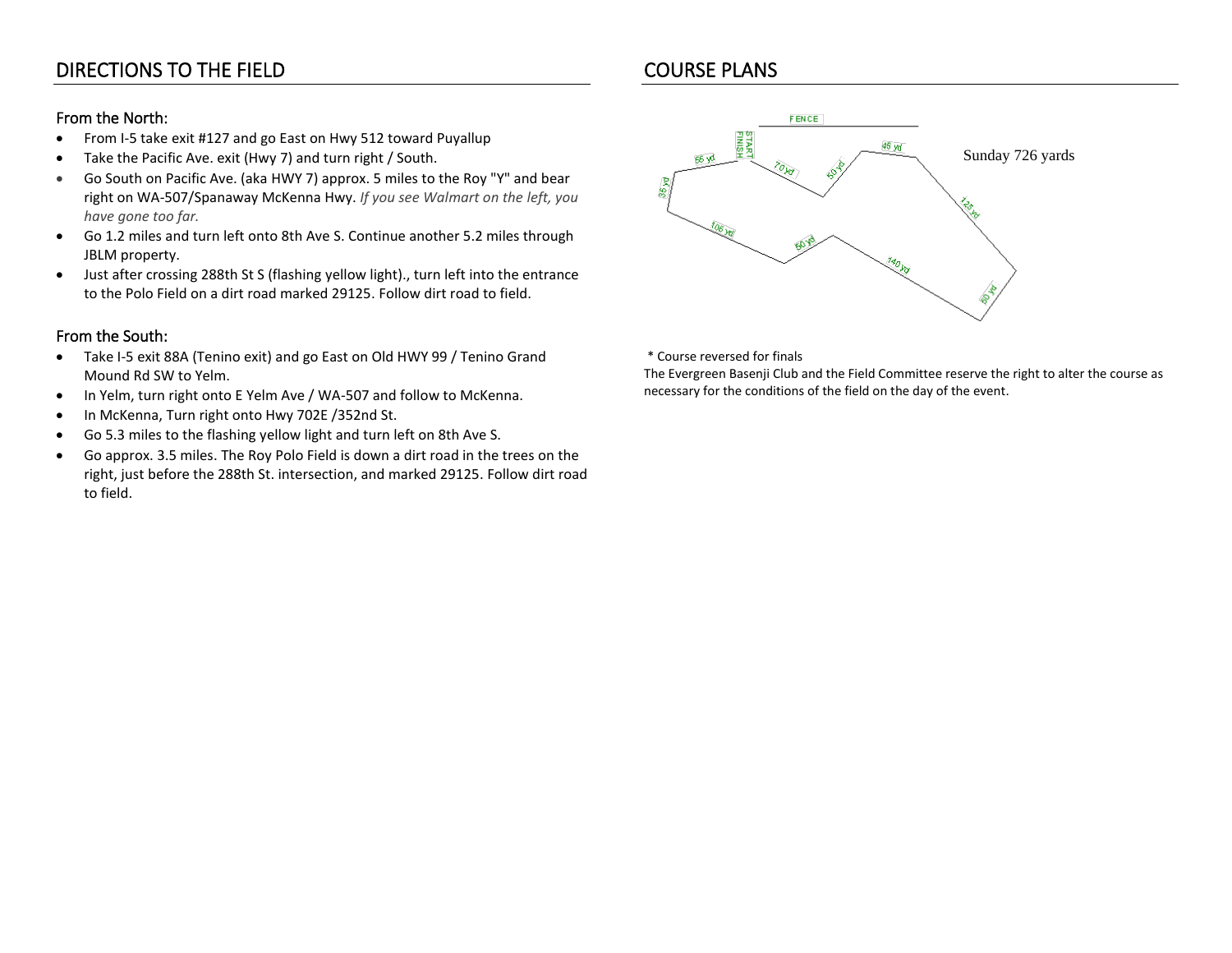#### OFFICIAL AMERICAN SIGHTHOUND FIELD ASSOCIATION ENTRY FORM

### EVERGREEN BASENJI CLUB

Sunday May 15, 2022 Early Entries close Wednesday, May 11, 2022, 6:00 PM Early Entries: \$20 1st hound, \$18 2nd hound, \$16 additional hound same owner Day-of-Trial Entries: \$25 - close 8:45 AM Make checks pavable to EBC. Mail to: Sarah Smith-Falkner-FTS 19823 63rd Ave Ct E Spanaway, WA 98387

Fee Paid **The Field Secretary cannot accept conditional, unsigned, incomplete, or unpaid entries.** please check your completed entry carefully.

| Breed:            |                                                                                                                                                 | Call Name:                                                            |                                                                       |              |
|-------------------|-------------------------------------------------------------------------------------------------------------------------------------------------|-----------------------------------------------------------------------|-----------------------------------------------------------------------|--------------|
|                   | Registered Name of Hound:                                                                                                                       |                                                                       |                                                                       |              |
|                   | Stake: $\Box$ Open $\Box$ FCH $\Box$ Veteran $\Box$ Single $\Box$ Provisional                                                                   |                                                                       | <b>Additional Stakes</b><br>$\Box$ Kennel $\Box$ Breeder $\Box$ Bench |              |
|                   |                                                                                                                                                 | Registration Number: (please write in registering body before number) |                                                                       |              |
| п                 | If possible, please<br>separate my hounds                                                                                                       | Date of<br>Birth:                                                     | Sex:<br>п<br>Dog                                                      | <b>Bitch</b> |
|                   | Name of actual owner(s):                                                                                                                        |                                                                       |                                                                       |              |
|                   | Address:                                                                                                                                        | Phone:                                                                |                                                                       |              |
| City:             |                                                                                                                                                 |                                                                       | State:                                                                | Zip:         |
| E-mail (Optional) |                                                                                                                                                 | (Optional) Region of Residence:                                       |                                                                       |              |
|                   | Emergency Contact Name and Phone (Optional)                                                                                                     |                                                                       |                                                                       |              |
| п                 | Check if this is the first ASFA trial for this hound. Attach a Hound Certification or waiver if entered in Open,<br>Veterans, Provisional.      |                                                                       |                                                                       |              |
| п                 | Check if this is a first-time entry, a copy of the official Registration of this hound must accompany this entry<br>unless NGA.                 |                                                                       |                                                                       |              |
| □                 | Check if any information has changed since the last ASFA trial entry. Regarding                                                                 |                                                                       |                                                                       |              |
| П                 | Check if this hound has been dismissed within the last 6 trials entered. Must be marked in order to qualify for a<br>"clean" trial requirement. |                                                                       |                                                                       |              |

I CERTIFY that I am the actual owner of this dog, or that I am the duly authorized agent of the actual owner whose name I have entered above. In consideration of the acceptance of this entry and the opportunity to have this dog judged and to win prize money, ribbons, or trophies, I (we) agree to abide by the rules and regulations of the American Sighthound Field Association in effect at the time of this lure field trial, and by any additional rules and regulations appearing in the premium list for this lure field trial. I (we) agree that the club holding this lure field trial has the right to refuse this entry for cause, which the club shall deem to be sufficient. I (we) agree to hold this club, its members, directors, governors, officers, agents or other functionaries, any employees of the aforementioned parties and the owner(s) of the trial premises or grounds harmless from any claim for loss or injury which may be alleged to have been caused directly or indirectly to any person or thing by the act of this dog while in or upon the lure field trial premises or grounds or near any entrance thereto and I (we) personally assume all responsibility and liability for any such claim, and I (we) further agree to hold the aforementioned parties harmless from any claim loss of this dog by disappearance, theft damage or injury be caused or alleged to be caused by the negligence of the club or any of the aforementioned parties or by the negligence of any person or any other cause or causes. I (we) certify and represent that the dog entered is not a hazard to person or other dogs. This entry is submitted for acceptance of the forgoing representations and agreements.

**SIGNATURE** of owner or his agent duly authorized to make this entry

#### **OFFICIAL AMERICAN SIGHTHOUND FIELD ASSOCIATION ENTRY FORM**

#### EVERGREEN BASENJI CLUB

Sunday May 15, 2022

Early Entries close Wednesday, May 11, 2022, 6:00 PM Early Entries: \$20 1st hound, \$18 2nd hound, \$16 additional hound same owner Day-of-Trial Entries: \$25 - close 8:45 AM Make checks pavable to EBC. Mail to: Sarah Smith-Falkner-FTS 19823 63rd Ave Ct E Spanaway, WA 98387

Fee Paid **The Field Secretary cannot accept conditional, unsigned, incomplete, or unpaid entries.** please check your completed entry carefully.

| Breed:                                                                                                                                               | Call Name:                                                                                                                                             |          |              |
|------------------------------------------------------------------------------------------------------------------------------------------------------|--------------------------------------------------------------------------------------------------------------------------------------------------------|----------|--------------|
| Registered Name of Hound:                                                                                                                            |                                                                                                                                                        |          |              |
|                                                                                                                                                      | <b>Additional Stakes</b><br>Stake: $\Box$ Open $\Box$ FCH $\Box$ Veteran $\Box$ Single $\Box$ Provisional<br>$\Box$ Kennel $\Box$ Breeder $\Box$ Bench |          |              |
|                                                                                                                                                      | Registration Number: (please write in registering body before number)                                                                                  |          |              |
| If possible, please<br>$\Box$                                                                                                                        | Date of                                                                                                                                                | Sex:     |              |
| separate my hounds                                                                                                                                   | Birth:                                                                                                                                                 | п<br>Dog | $\Box$ Bitch |
| Name of actual owner(s):                                                                                                                             |                                                                                                                                                        |          |              |
| Address:                                                                                                                                             | Phone:                                                                                                                                                 |          |              |
| City:                                                                                                                                                |                                                                                                                                                        | State:   | Zip:         |
| E-mail (Optional)                                                                                                                                    | (Optional) Region of Residence:                                                                                                                        |          |              |
| Emergency Contact Name and Phone (Optional)                                                                                                          |                                                                                                                                                        |          |              |
| П.<br>Check if this is the first ASFA trial for this hound. Attach a Hound Certification or waiver if entered in Open,<br>Veterans, Provisional.     |                                                                                                                                                        |          |              |
| $\Box$<br>Check if this is a first-time entry, a copy of the official Registration of this hound must accompany this entry<br>unless NGA.            |                                                                                                                                                        |          |              |
| $\Box$                                                                                                                                               | Check if any information has changed since the last ASFA trial entry. Regarding                                                                        |          |              |
| Check if this hound has been dismissed within the last 6 trials entered. Must be marked in order to qualify for a<br>П<br>"clean" trial requirement. |                                                                                                                                                        |          |              |

I CERTIFY that I am the actual owner of this dog, or that I am the duly authorized agent of the actual owner whose name I have entered above. In consideration of the acceptance of this entry and the opportunity to have this dog judged and to win prize money, ribbons, or trophies, I (we) agree to abide by the rules and regulations of the American Sighthound Field Association in effect at the time of this lure field trial, and by any additional rules and regulations appearing in the premium list for this lure field trial. I (we) agree that the club holding this lure field trial has the right to refuse this entry for cause, which the club shall deem to be sufficient. I (we) agree to hold this club, its members, directors, governors, officers, agents or other functionaries, any employees of the aforementioned parties and the owner(s) of the trial premises or grounds harmless from any claim for loss or injury which may be alleged to have been caused directly or indirectly to any person or thing by the act of this dog while in or upon the lure field trial premises or grounds or near any entrance thereto and I (we) personally assume all responsibility and liability for any such claim, and I (we) further agree to hold the aforementioned parties harmless from any claim loss of this dog by disappearance, theft damage or injury be caused or alleged to be caused by the negligence of the club or any of the aforementioned parties or by the negligence of any person or any other cause or causes. I (we) certify and represent that the dog entered is not a hazard to person or other dogs. This entry is submitted for acceptance of the forgoing representations and agreements.

**SIGNATURE** of owner or his agent duly authorized to make this entry

**EF-A ~ rev 09-21©**